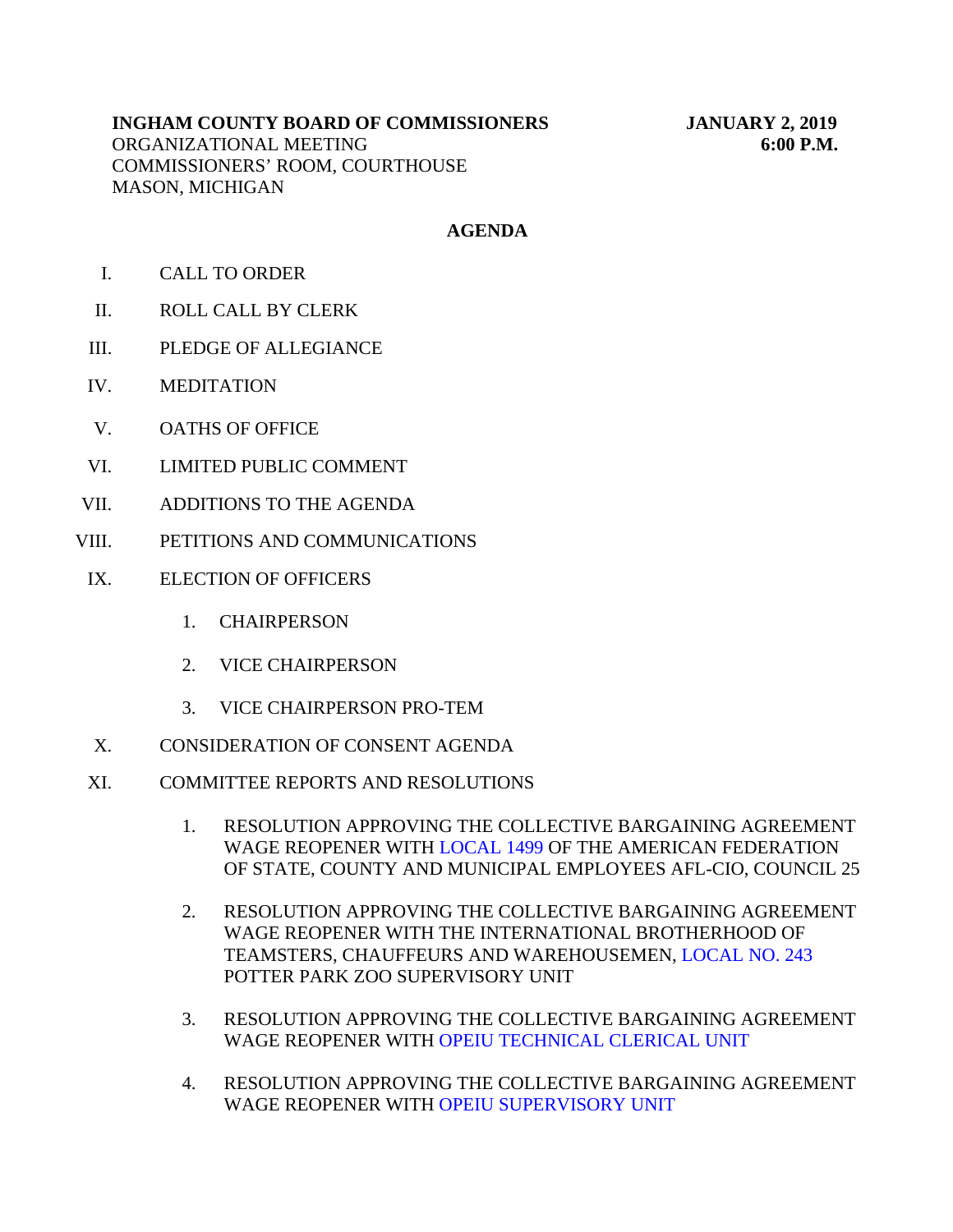- 5. RESOLUTION APPROVING THE COLLECTIVE BARGAINING AGREEMENT [WAGE REOPENER WITH THE CAPITOL CITY LABO](#page-7-0)R PROGRAM, INC. LAW ENFORCEMENT DEPUTIES UNIT
- 6. RESOLUTION TO AUTHORIZE A PART-TI[ME TEMPORARY EMPLOYEE AT](#page-8-0) THE INGHAM COUNTY FAIRGROUNDS
- XII. SPECIAL ORDERS OF THE DAY
	- 1. STANDING COMMITTEE APPOINTMENTS
	- 2. OTHER APPOINTMENTS
- XIII. PUBLIC COMMENT
- XIV. COMMISSIONER ANNOUNCEMENTS
- XV. ADJOURNMENT

#### **THE 2019 MEETING SCHEDULE IS INCLUDED ON THE NEXT PAGE**

THE COUNTY OF INGHAM WILL PROVIDE NECESSARY AND REASONABLE AUXILIARY AIDS AND SERVICES, SUCH AS INTERPRETERS FOR THE HEARING IMPAIRED AND AUDIO TAPES OF PRINTED MATERIALS BEING CONSIDERED AT THE MEETINGS FOR THE VISUALLY IMPAIRED, FOR INDIVIDUALS WITH DISABILITIES AT THE MEETING UPON FIVE (5) WORKING DAYS NOTICE TO THE COUNTY OF INGHAM. INDIVIDUALS WITH DISABILITIES REQUIRING AUXILIARY AIDS OR SERVICES SHOULD CONTACT THE COUNTY OF INGHAM IN WRITING OR BY CALLING THE FOLLOWING: INGHAM COUNTY BOARD OF COMMISSIONERS, P.O. BOX 319, MASON, MI 48854, 517-676-7200.

# *PLEASE TURN OFF CELL PHONES AND OTHER ELECTRONIC DEVICES OR SET TO MUTE OR VIBRATE TO AVOID DISRUPTION OF THE MEETING*

#### **FULL BOARD PACKETS ARE AVAILABLE AT: www.ingham.org**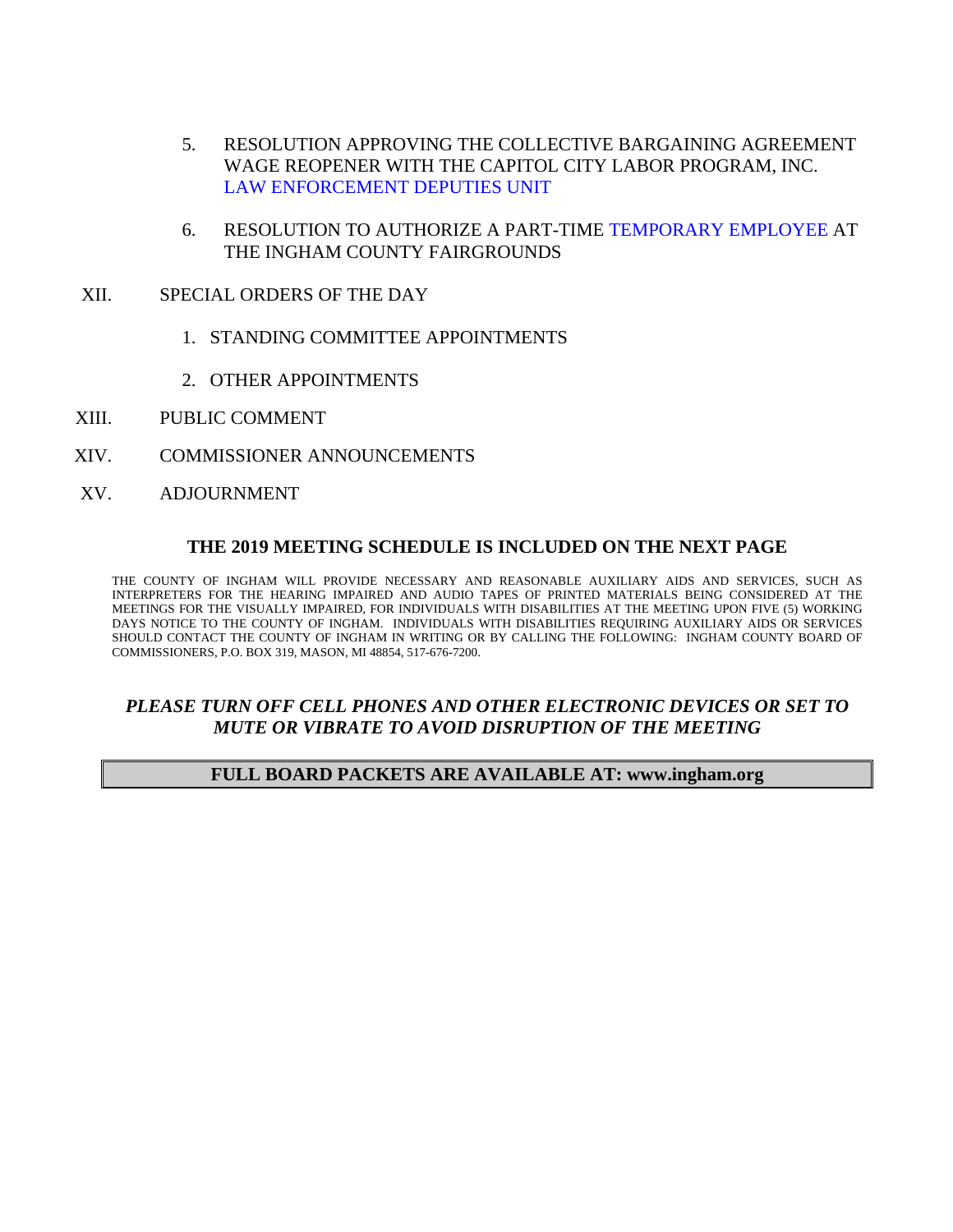## **INGHAM COUNTY BOARD OF COMMISSIONERS 2019 MEETING DATES**

| Wednesday, January 2  | $6:00 \text{ pm}$ | <b>Organizational Meeting</b> |
|-----------------------|-------------------|-------------------------------|
| Tuesday, January 22   | $6:30 \text{ pm}$ | <b>Regular Meeting</b>        |
| Tuesday, February 12  | $6:30 \text{ pm}$ | <b>Regular Meeting</b>        |
| Tuesday, February 26  | $6:30 \text{ pm}$ | <b>Regular Meeting</b>        |
| Tuesday, March 12     | $6:30 \text{ pm}$ | <b>Regular Meeting</b>        |
| Tuesday, March 26     | $6:30 \text{ pm}$ | <b>Regular Meeting</b>        |
| Tuesday, April 9      | $6:30 \text{ pm}$ | <b>Statutory Meeting</b>      |
| Tuesday, April 30     | $6:30 \text{ pm}$ | <b>Regular Meeting</b>        |
| Tuesday, May 14       | $6:30 \text{ pm}$ | <b>Regular Meeting</b>        |
| Tuesday, May 28       | $6:30 \text{ pm}$ | <b>Regular Meeting</b>        |
| Tuesday, June 11      | $6:00 \text{ pm}$ | <b>Regular Meeting</b>        |
| Tuesday, June 25      | $6:30 \text{ pm}$ | <b>Regular Meeting</b>        |
| Tuesday, July 23      | $6:30 \text{ pm}$ | <b>Regular Meeting</b>        |
| Tuesday, August 27    | $6:30 \text{ pm}$ | <b>Regular Meeting</b>        |
| Tuesday, September 24 | $6:30 \text{ pm}$ | <b>Regular Meeting</b>        |
| Tuesday, October 8    | $6:30 \text{ pm}$ | <b>Statutory Meeting</b>      |
| Tuesday, October 22   | $6:30 \text{ pm}$ | <b>Regular Meeting</b>        |
| Tuesday, November 12  | $6:30 \text{ pm}$ | <b>Regular Meeting</b>        |
| Tuesday, November 26  | $6:30 \text{ pm}$ | <b>Regular Meeting</b>        |
| Tuesday, December 10  | $6:30 \text{ pm}$ | <b>Regular Meeting</b>        |

# **All meetings are held in the Board of Commissioners Room, Third floor of the Ingham County Courthouse 345 S. Jefferson, Mason, Michigan 48854**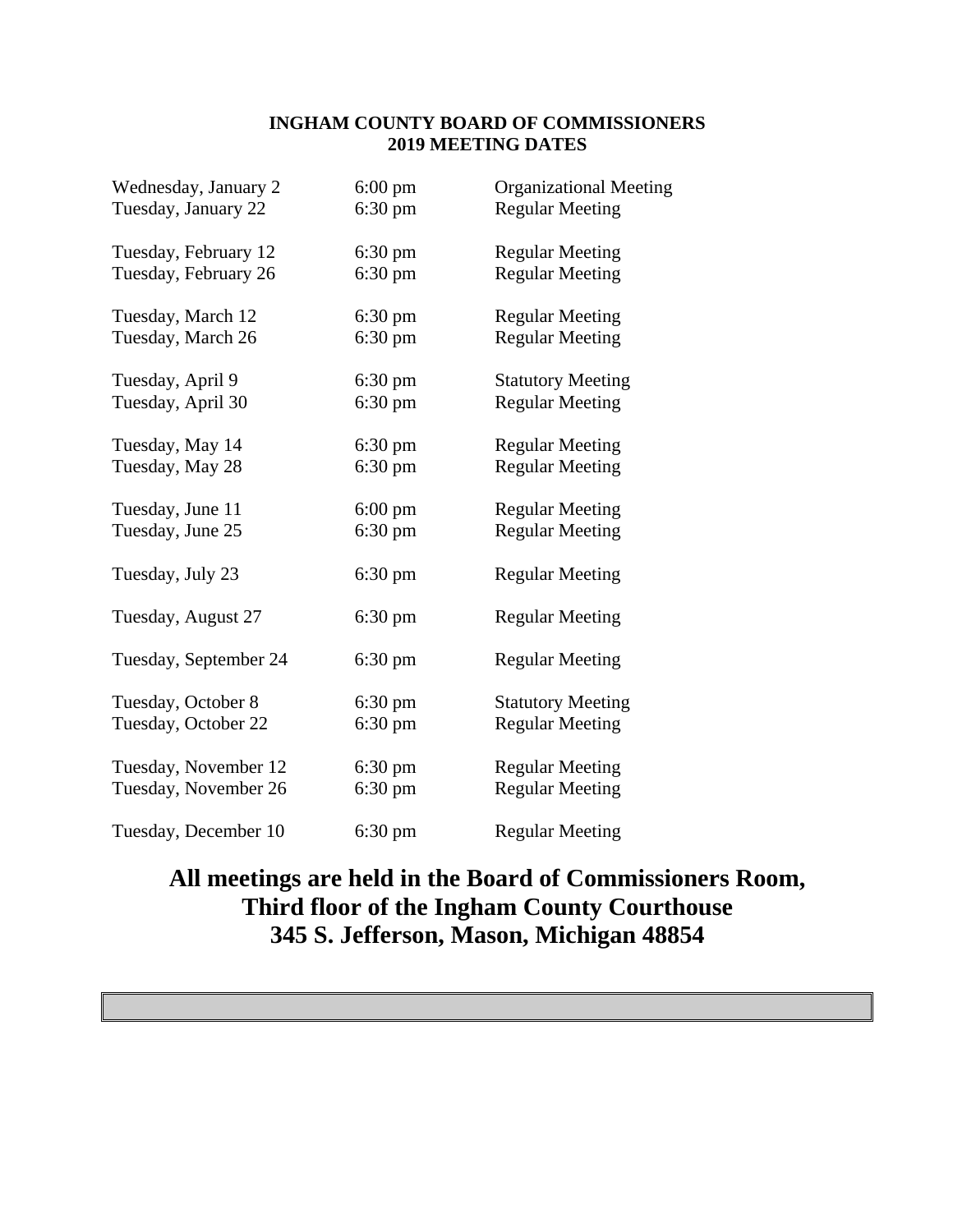#### INGHAM COUNTY BOARD OF COMMISSIONERS

# <span id="page-3-0"></span>**RESOLUTION APPROVING THE COLLECTIVE BARGAINING AGREEMENT WAGE REOPENER WITH LOCAL 1499 OF THE AMERICAN FEDERATION OF STATE, COUNTY AND MUNICIPAL EMPLOYEES AFL-CIO, COUNCIL 25**

# **RESOLUTION # 18 –**

WHEREAS, a collective bargaining agreement had been reached between representatives of Ingham County and Local 1499 of the American Federation of State, County and Municipal Employees AFL-CIO, Council 25 for the period January 1, 2017 through December 31, 2020; and

WHEREAS, the agreement included a wage reopener for 2019; and

WHEREAS, an agreement regarding the 2019 wage reopener has been reached between representatives of Ingham County and Local 1499 of the American Federation of State, County and Municipal Employees AFL-CIO, Council 25; and

WHEREAS, the wage reopener agreement for 1) a 2% wage increase effective the first full pay period on or after January 1, 2019 or the effective date of ratification by both parties, whichever occurs later, and for 2) a Sick Leave Donation Policy has been ratified by the employees within the bargaining unit.

THEREFORE BE IT RESOLVED, that the Ingham County Board of Commissioners hereby approves the 2019 wage reopener agreement between Ingham County and Local 1499 of the American Federation of State, County and Municipal Employees AFL-CIO, Council 25.

BE IT FURTHER RESOLVED, that the Human Resources Director is authorized to modify the current collective bargaining agreement to include the modifications of the 2019 wage reopener agreement, subject to the approval as to form by the County Attorney.

BE IT FURTHER RESOLVED, that the Chairperson of the Ingham County Board of Commissioners is hereby authorized to sign any necessary documents after approval as to form by the County Attorney.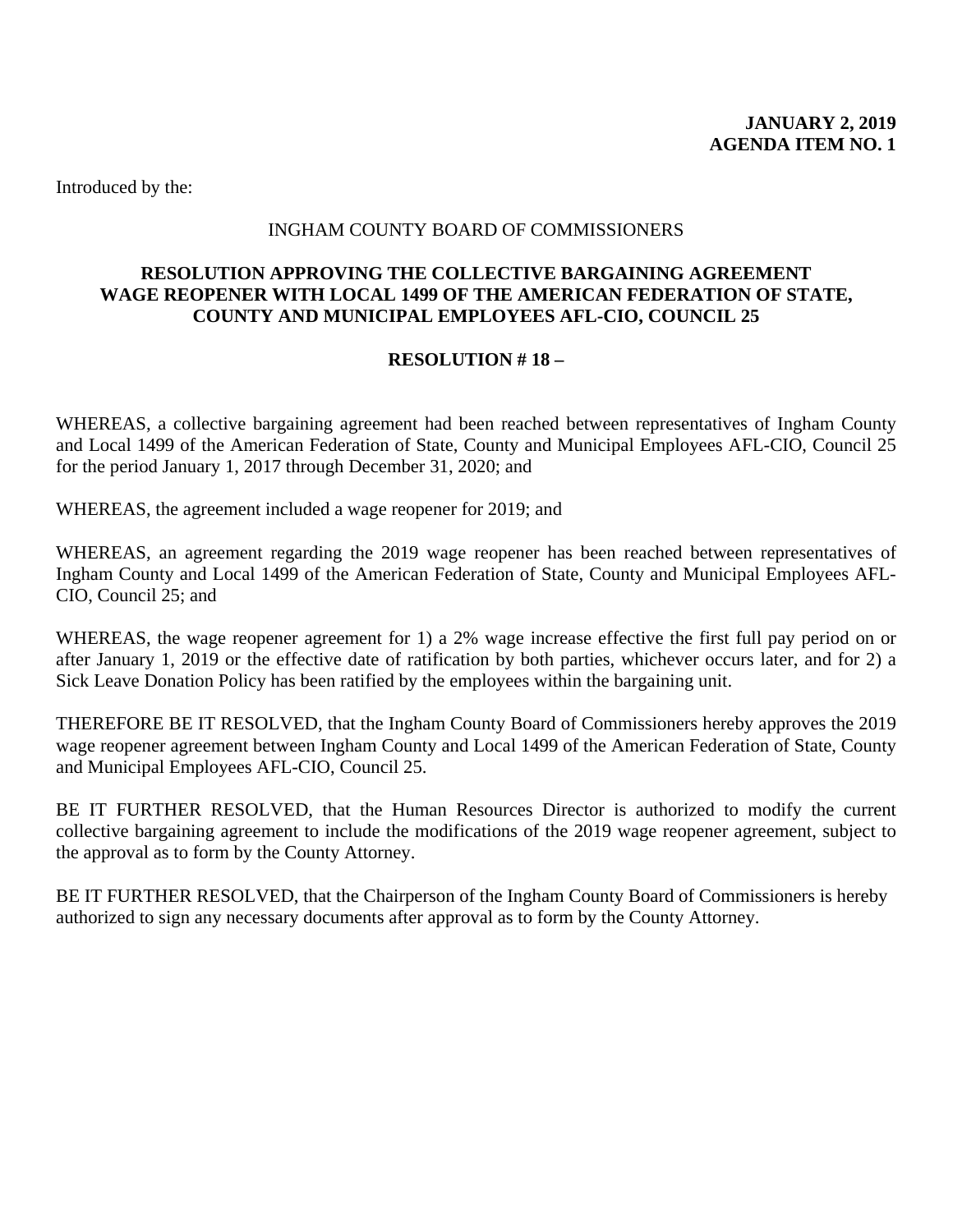# INGHAM COUNTY BOARD OF COMMISSIONERS

# <span id="page-4-0"></span>**RESOLUTION APPROVING THE COLLECTIVE BARGAINING AGREEMENT WAGE REOPENER WITH THE INTERNATIONAL BROTHERHOOD OF TEAMSTERS, CHAUFFEURS AND WAREHOUSEMEN, LOCAL NO. 243 POTTER PARK ZOO SUPERVISORY UNIT**

# **RESOLUTION # 18 –**

WHEREAS, a collective bargaining agreement had been reached between representatives of Ingham County and the International Brotherhood of Teamsters, Chauffeurs and Warehousemen, Local No. 243 Potter Park Zoo Supervisory Unit for the period January 1, 2018 through December 31, 2020; and

WHEREAS, the agreement included a wage reopener for 2019; and

WHEREAS, an agreement regarding the 2019 wage reopener has been reached between representatives of Ingham County and the International Brotherhood of Teamsters, Chauffeurs and Warehousemen, Local No. 243 Potter Park Zoo Supervisory Unit; and

WHEREAS, the wage reopener agreement for 1) a 2% wage increase effective the first full pay period on or after January 1, 2019 or the effective date of ratification by both parties, whichever occurs later, and for 2) a Sick Leave Donation Policy, and 3) adjusting the schedule whereby employees hired on or after March 18, 2013 earn vacation credits has been ratified by the employees within the bargaining unit.

THEREFORE BE IT RESOLVED, that the Ingham County Board of Commissioners hereby approves the 2019 wage reopener agreement between Ingham County and the International Brotherhood of Teamsters, Chauffeurs and Warehousemen, Local No. 243 Potter Park Zoo Supervisory Unit.

BE IT FURTHER RESOLVED, that the Human Resources Director is authorized to modify the current collective bargaining agreement to include the modifications of the 2019 wage reopener agreement, subject to the approval as to form by the County Attorney.

BE IT FURTHER RESOLVED, that the Chairperson of the Ingham County Board of Commissioners is hereby authorized to sign any necessary documents after approval as to form by the County Attorney.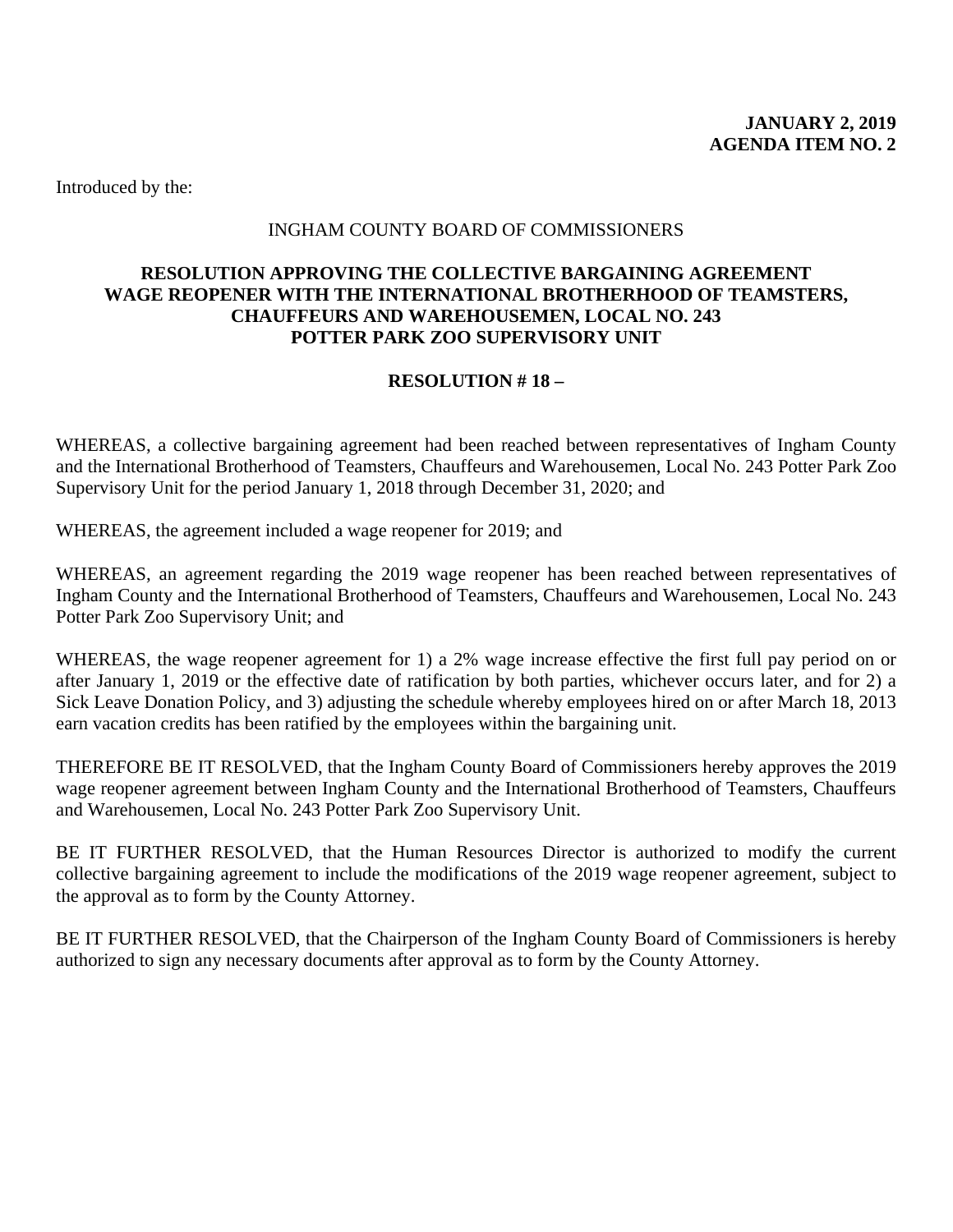# INGHAM COUNTY BOARD OF COMMISSIONERS

## <span id="page-5-0"></span>**RESOLUTION APPROVING THE COLLECTIVE BARGAINING AGREEMENT WAGE REOPENER WITH OPEIU TECHNICAL CLERICAL UNIT**

#### **RESOLUTION # 18 –**

WHEREAS, a collective bargaining agreement had been reached between representatives of Ingham County and the OPEIU Technical Clerical Unit for the period January 1, 2018 through December 31, 2020; and

WHEREAS, the agreement included a wage reopener for 2019; and

WHEREAS, an agreement regarding the 2019 wage reopener has been reached between representatives of Ingham County and the OPEIU Technical Clerical Unit; and

WHEREAS, the wage reopener agreement for 1) a 2% wage increase effective the first full pay period on or after January 1, 2019 or the effective date of ratification by both parties, whichever occurs later, and for 2) a Sick Time/Leave Time Donation Policy, and 3) adjusting the rate at which work on a holiday is earned from one and one-half times the regular hourly rate to two times the regular hourly rate and include volunteers as well as required employees has been ratified by the employees within the bargaining unit.

THEREFORE BE IT RESOLVED, that the Ingham County Board of Commissioners hereby approves the 2019 wage reopener agreement between Ingham County and the OPEIU Technical Clerical Unit.

BE IT FURTHER RESOLVED, that the Human Resources Director is authorized to modify the current collective bargaining agreement to include the modifications of the 2019 wage reopener agreement, subject to the approval as to form by the County Attorney.

BE IT FURTHER RESOLVED, that the Chairperson of the Ingham County Board of Commissioners is hereby authorized to sign any necessary documents after approval as to form by the County Attorney.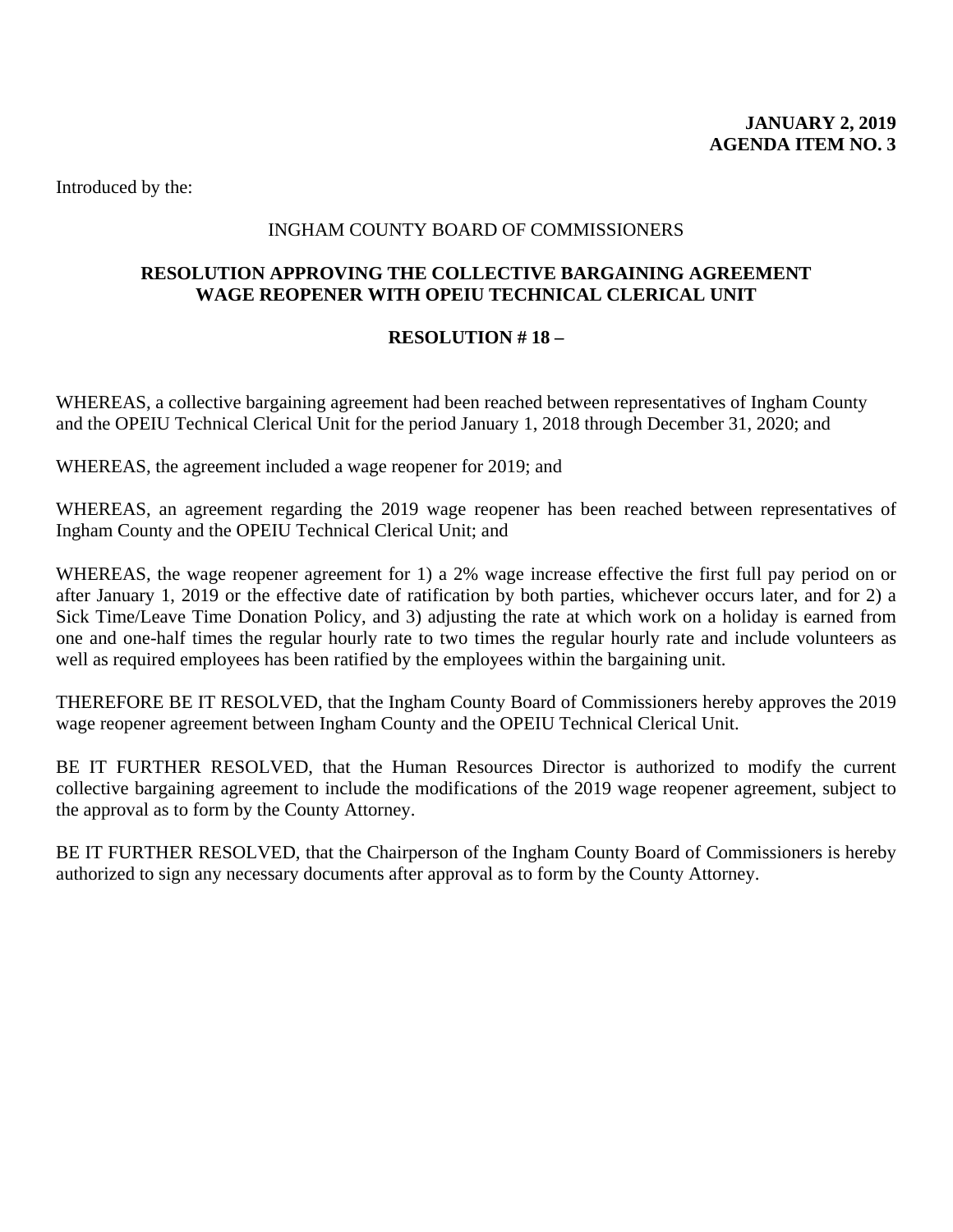# INGHAM COUNTY BOARD OF COMMISSIONERS

## <span id="page-6-0"></span>**RESOLUTION APPROVING THE COLLECTIVE BARGAINING AGREEMENT WAGE REOPENER WITH OPEIU SUPERVISORY UNIT**

#### **RESOLUTION # 18 –**

WHEREAS, a collective bargaining agreement had been reached between representatives of Ingham County and the OPEIU Supervisory Unit for the period January 1, 2018 through December 31, 2020; and

WHEREAS, the agreement included a wage reopener for 2019; and

WHEREAS, an agreement regarding the 2019 wage reopener has been reached between representatives of Ingham County and the OPEIU Supervisory Unit; and

WHEREAS, the wage reopener agreement for 1) a 2% wage increase effective the first full pay period on or after January 1, 2019 or the effective date of ratification by both parties, whichever occurs later, and for 2) a Sick Time/Leave Time Donation Policy, and 3) adjusting the rate at which work on a holiday is earned from one and one-half times the regular hourly rate to two times the regular hourly rate and include volunteers as well as required employees has been ratified by the employees within the bargaining unit.

THEREFORE BE IT RESOLVED, that the Ingham County Board of Commissioners hereby approves the 2019 wage reopener agreement between Ingham County and the OPEIU Supervisory Unit.

BE IT FURTHER RESOLVED, that the Human Resources Director is authorized to modify the current collective bargaining agreement to include the modifications of the 2019 wage reopener agreement, subject to the approval as to form by the County Attorney.

BE IT FURTHER RESOLVED, that the Chairperson of the Ingham County Board of Commissioners is hereby authorized to sign any necessary documents after approval as to form by the County Attorney.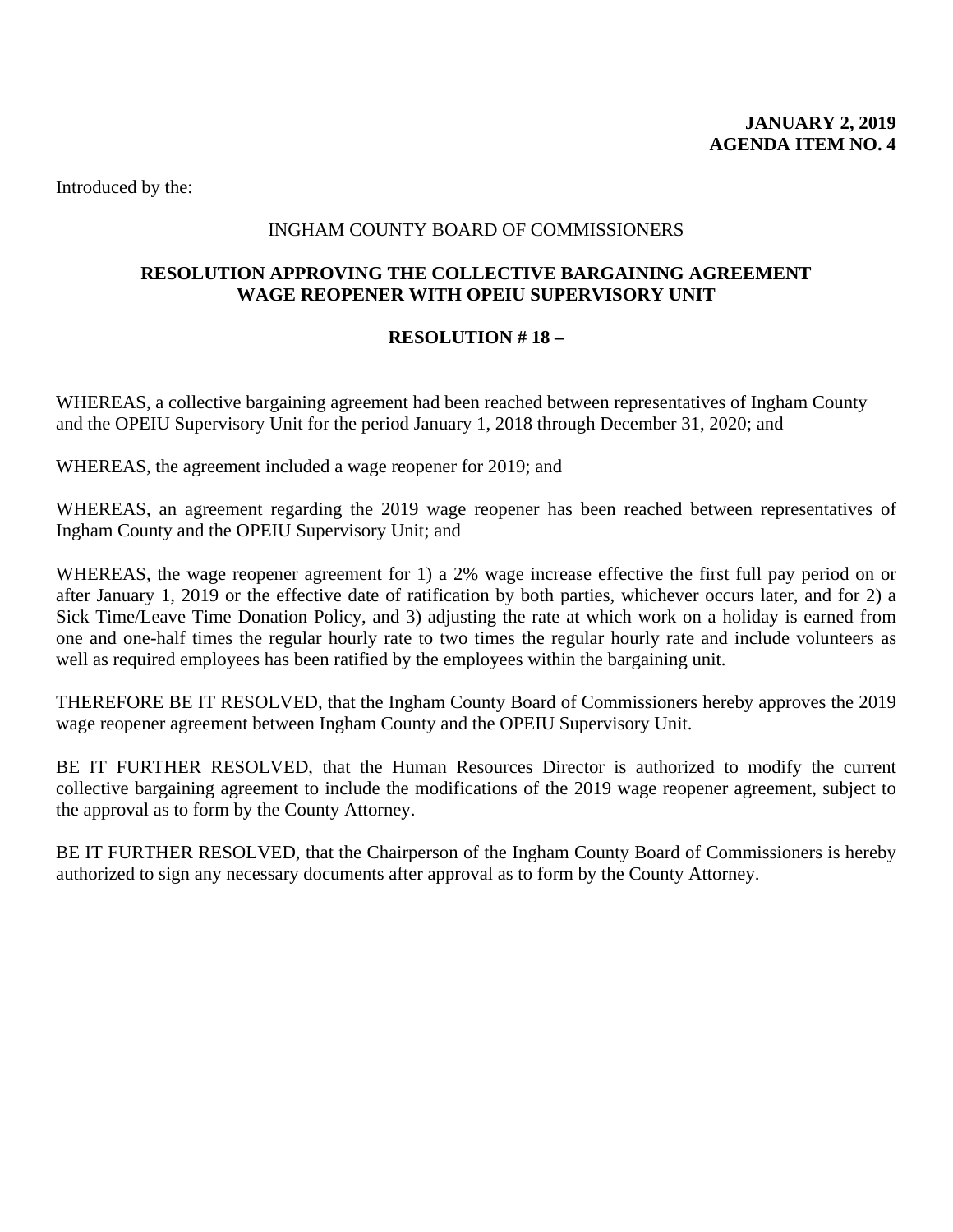#### INGHAM COUNTY BOARD OF COMMISSIONERS

#### <span id="page-7-0"></span>**RESOLUTION APPROVING THE COLLECTIVE BARGAINING AGREEMENT WAGE REOPENER WITH THE CAPITOL CITY LABOR PROGRAM, INC. LAW ENFORCEMENT DEPUTIES UNIT**

#### **RESOLUTION # 18 –**

WHEREAS, a collective bargaining agreement had been reached between representatives of Ingham County, the Ingham County Sheriff and the Capitol City Labor Program, Inc. Law Enforcement Deputies Unit for the period January 1, 2018 through December 31, 2020; and

WHEREAS, the agreement included a wage reopener for 2019; and

WHEREAS, an agreement regarding the 2019 wage reopener has been reached between representatives of Ingham County, the Ingham County Sheriff and the Capitol City Labor Program, Inc. Law Enforcement Deputies Unit; and

WHEREAS, the wage reopener agreement for 1) a 2% wage increase effective the first full pay period on or after January 1, 2019 or the effective date of ratification by both parties, whichever occurs later, and for 2) a Sick Leave Donation Policy and for 3) substituting Ingham County's most current Non-Discrimination Provision for pre-existing non-discrimination language and for 4) adjusting the schedule whereby employees hired on or after January 1, 2011 earn vacation credits has been ratified by the employees within the bargaining unit.

THEREFORE BE IT RESOLVED, that the Ingham County Board of Commissioners hereby approves the 2019 wage reopener agreement between Ingham County, the Ingham County Sheriff and the Capitol City Labor Program, Inc. Law Enforcement Deputies Unit.

BE IT FURTHER RESOLVED, that the Human Resources Director is authorized to modify the current collective bargaining agreement to include the modifications of the 2019 wage reopener, subject to the approval as to form by the County Attorney.